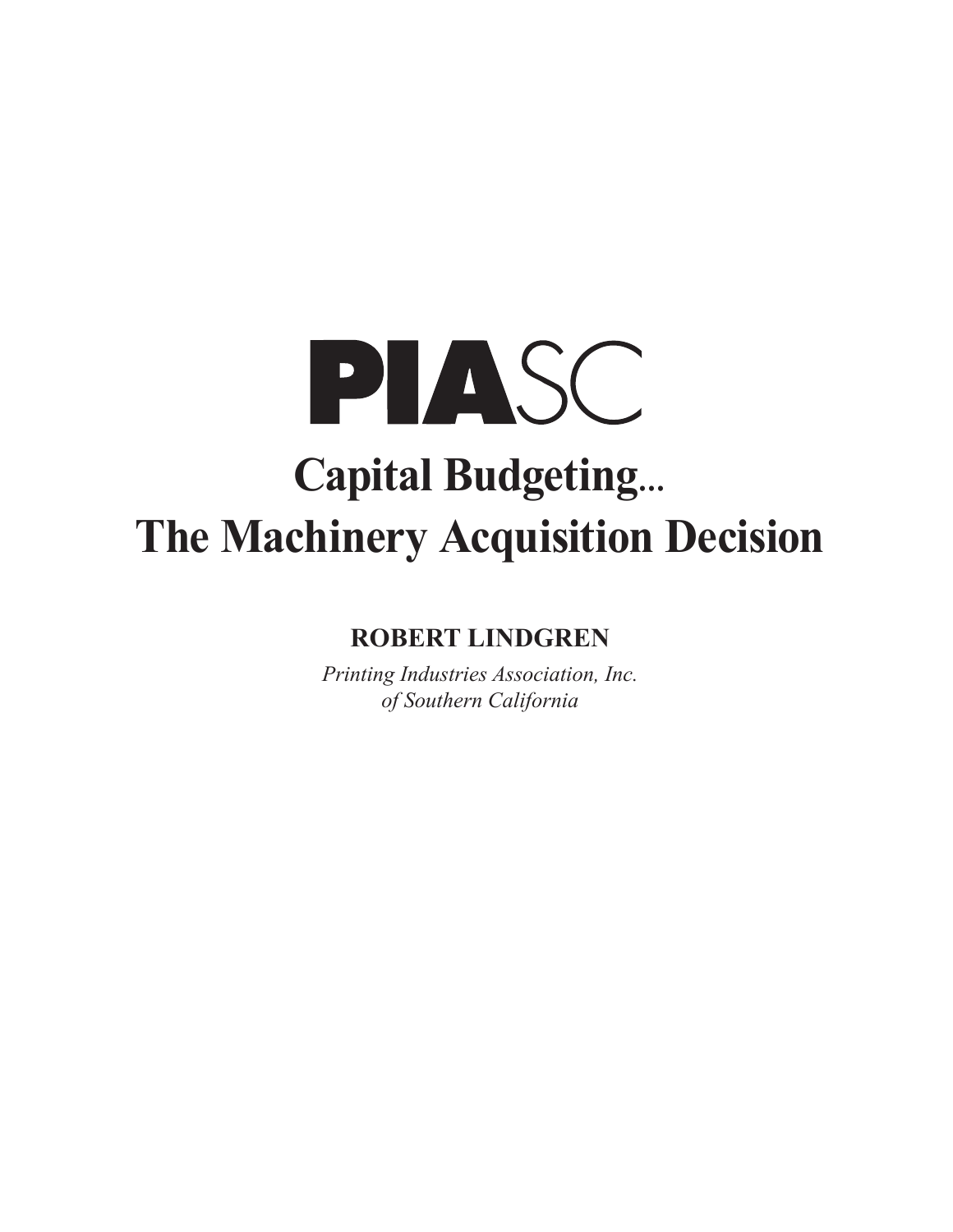# **Capital Budgeting**

# **The Machinery Acquisition Decision**

Most of us are all too familiar with the informality of the decision to purchase a piece of equipment. Many times we have expended thousands of dollars with only a "gut" feeling that the decision would improve the economic health of our firm. Of course, the purchase decision requires a prediction of future events and predictions are necessarily chancy things; but this brief paper will illustrate a method that will reduce the uncertainty to a minimum, make possible the explicit recognition of the quantitative effect of this uncertainty, and finally integrate all of the relevant elements into a logical and economically sound whole which will provide an unequivocal indication as to the proper decision. All this from a method which is really easy to apply!

# **First, what are we trying to accomplish?**

It has been suggested that the fundamental axiom of business is "buy low-sell high"; it is certainly reasonable to state that business activities (the sale of a product of service) should return more than their cost if the firm is to stay solvent. If we were running a grocery store it would be apparent that if cans of peas are sold to us by the wholesaler for 12 cents, we must be able to sell them for more than 12 cents and failing to do so we should discontinue stocking peas. It is just so with a piece of machinery, if the manufacturer is willing to sell it to us for \$50,000 we (that is, the owners of the firm, not the paper suppliers, employees, etc.) must be able to receive more than \$50,000 or the decision to purchase is unwise.

# **Second, what information do we need?**

Obviously, we need to know what the cost for purchase and installation of the machine will be (a piece of information that our machinery salesman will be happy to reduce to contract form). We need then to know the sources and amounts of the returns to be gained from the use of the machine (again, net of amounts paid for labor and materials). These returns appear to fall under three basic heads.

**TAXES.** The ownership of a capital asset gives rise to a reduction in taxes through Capital Cost Recovery (Depreciation). This tax reduction is a return on the decision to purchase (if a 44% taxpayer firm records additional depreciation of \$1,000 it reduces its taxes by \$440).

**COST REDUCTION.** The possession of a machine may make possible a reduction in production costs now being incurred by the firm in performing its existing work. Care must be taken to include only those cost reductions that are realizable. Improvements of 5% or 10% frequently have no effect because it is impossible to hire employees for 95% or 90% of the day. In general, cost reductions must be sufficient to provide for the elimination of whole employees or recognizable quantities of supplies before they constitute a return to the firm PIA Production Standards can be an invaluable data source in the evaluation of proposed cost reductions as they enable a determination to be made of the production time required to perform the existing work based on new equipment.

**ADDITIONAL SALES.** The purchase of a machine may make possible an increase in sales by extending capacity or by opening up the door to new products or services. The return to the firm on these sales is the difference between the sales amounts and the out-ofpocket (employees' wages, materials and supplies) costs of performing the work. The amount of uncertainty involved in predictions in this area is very great since prices, volumes and costs must be assumed, thus decisions that are heavily dependent on additional sales deserve careful analysis.

# **Third, what about the time factor?**

One might ask, what time factor? In the beginning, we talked about a grocer and a can of peas. We concluded that if he bought a can for 12 cents and could sell it for, say, 15 cents he would probably wish to carry peas in his stock. But, suppose that he would have to hold that can of peas for five years in order to make the sale, would then choose to carry peas? Probably not. And why, because of the time value of money, the return he could have earned on the investment of 12 cents in something other than peas during the five years and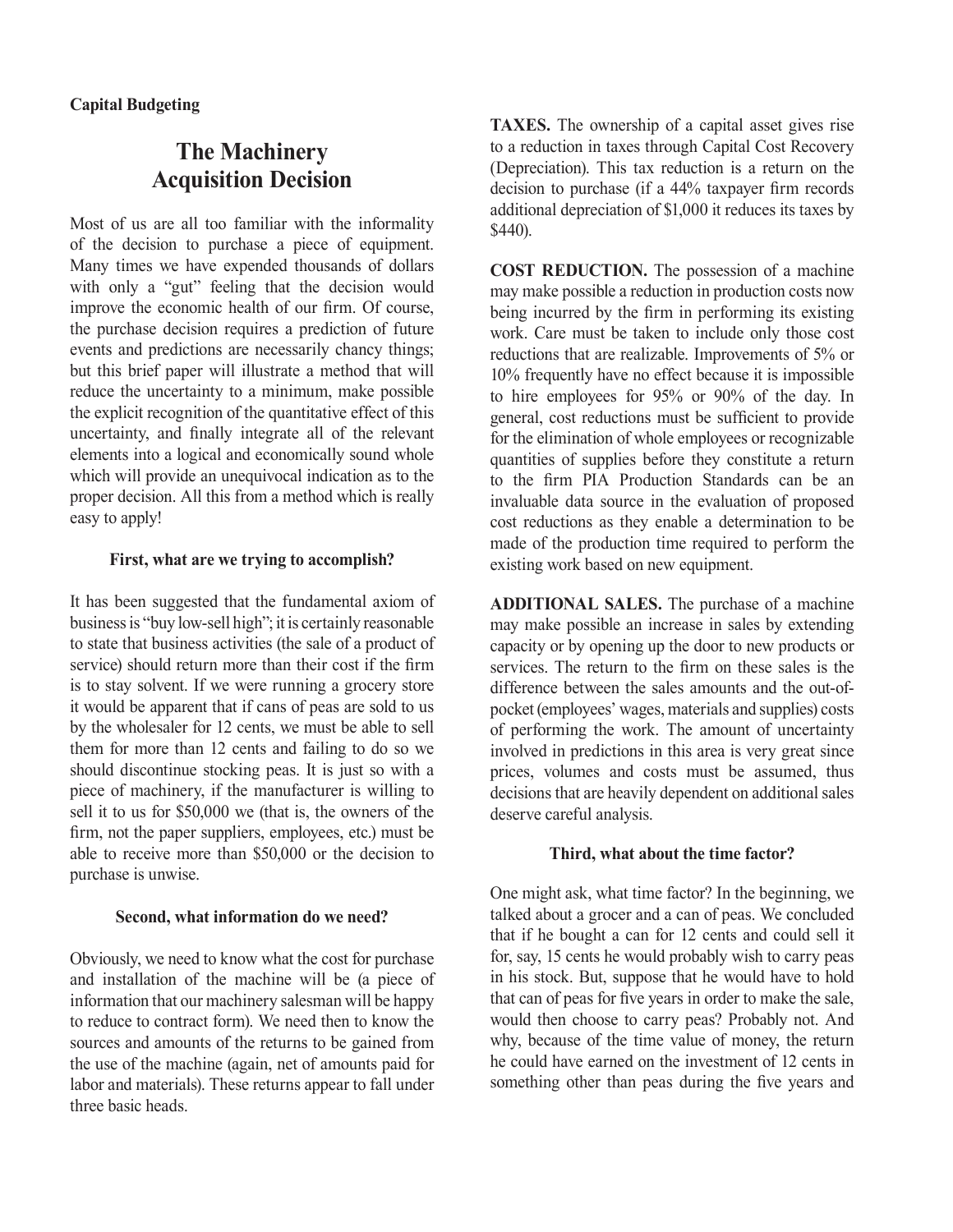which he would forego if he chose to buy and stock peas. To put this another way, if you believed that you might earn 10% per year on your funds and someone offered you a choice between receiving \$1.00 today and \$1.05 a year from now, you would certainly choose \$1.00 today. Just as certainly, if you were offered \$1.00 today or \$1.15 a year from now, you would choose \$1.15 a year from now. Of course, you would be indifferent between \$1.00 today and \$1.10 a year from now.

The process of stating future returns in terms of present dollars is usually called "discounting" and therefore in our example the "discounted present value" of \$1.10 to be received one year from now is \$1.00 given a return on funds of 10%. In economic terms \$1.00 today and \$1.10 in one year are equal. The mathematical formula for discounting is as follows:

It is important to remember that the cost of capital is not the rate that one pays at the bank to borrow funds which should be less than the return on working capital (otherwise, why would one borrow at all?). You will notice that our analysis does not take into account the method of financing (retained earnings, debt, or lease) because the cost of the funds is fully incorporated into the cost of capital and therefore into the discount rate and more importantly because the optimum method for obtaining one's capital supply is a completely independent question from the optimum use of that supply (e.g. purchase of machinery).

#### **Fourth, how does all this come together?**

To make this clear, we have worked out an example of a proposed machinery acquisition. The indicated



Before we leave the discussion of the time factor we ought to take a look at the rate of return to be used in the discounting process. It is customary to call this rate "cost of capital of the firm" but one should remember that the word "cost" here carries its economic definition, that is, it is an "opportunity" cost. The opportunity cost of using an asset (money in this case) is the return that would have been earned by the asset in its best and highest alternative use. If the funds necessary to purchase the can of peas could have been placed in a use that would have earned 14% then their (the fund's) opportunity cost is 14% and the firm's cost of capital is 14%.

In a practical business situation, the best measure of the cost of capital is probably the return on working capital (current assets minus current liabilities divided into net profit). In our industry this would usually be between 12% and 25%; we have used 15% in our example.

decision is clear: where the discounted present value of the receipts and expenditures (cash flows) associated with the purchase is positive, one should buy as the firm's wealth will increase by this amount; if the sum is negative, one should not buy in order to avoid the indicated reduction in wealth.

The funds flows are summarized by years as a matter of convenience. This naturally has some small effect on the accuracy of the results as the transactions really occur throughout the year. In most situations, this inaccuracy will not affect the results but one could summarize in shorter periods and discount at an appropriate rate (for example, 1.25% a month rather 15% a year).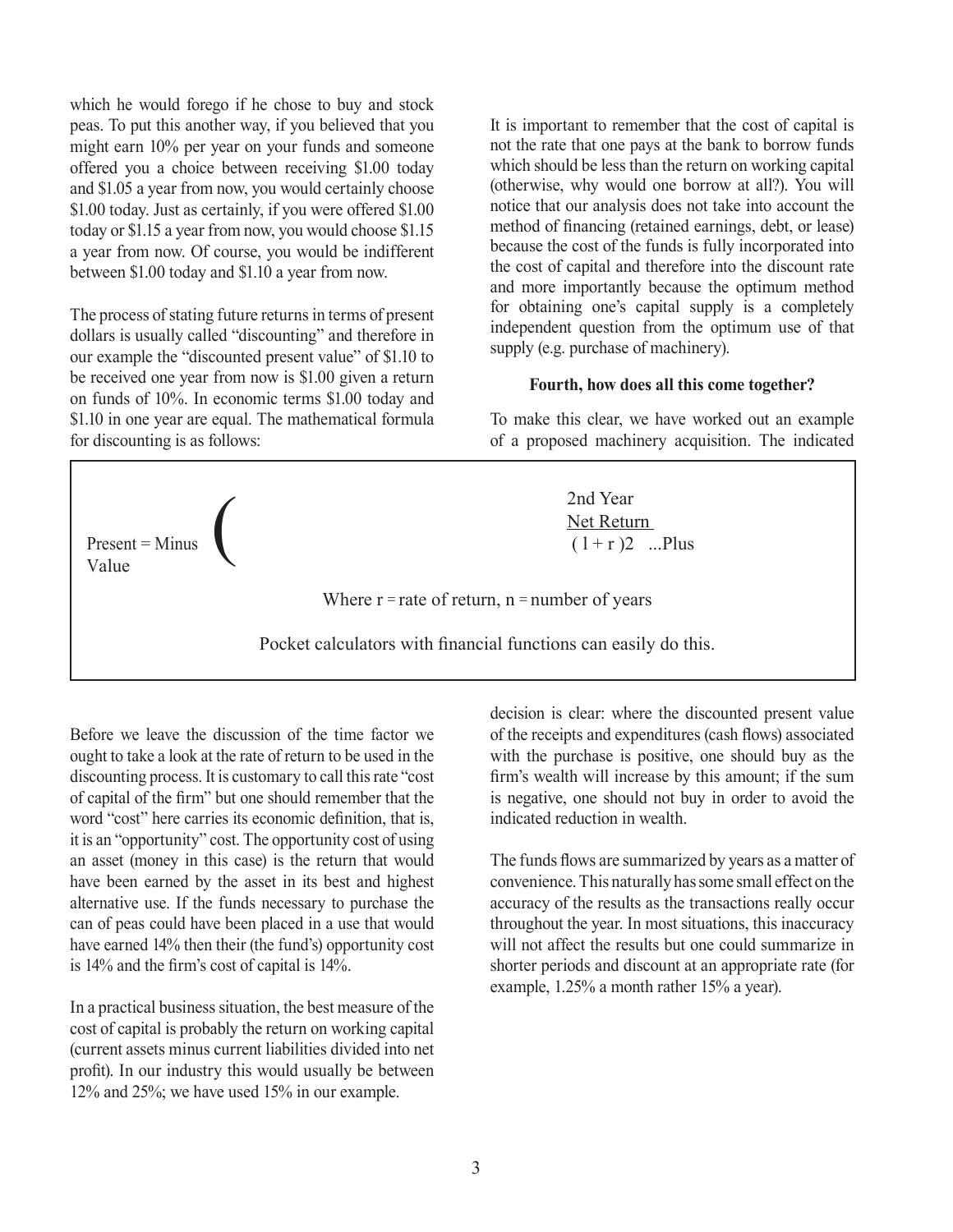#### **PROPOSED DECISION**

Trade in existing 38" four color press on new 40" six color with coater and console.

#### **BACKGROUND**

Finn has sufficient work (four color jobs) to fill present four color press on two shifts.

#### **ANTICIPATED ADVANTAGES**

Press will be able to perform all present work in one shift, thus saving two crew members (with respect to existing work). Additional capabilities of new press will make possible the sale of additional work immediately and an additional shift of four to six color work within four years.

# **PROPOSED CAPITAL EXPENDITURE**

\$2,500,000 quoted price of new press net of trade-in and including installation.

#### *SCHEDULE 1*

#### **CAPITAL COST RECOVERY**

| Year | Capital Cost<br>Recovery | Tax<br>Reduction |
|------|--------------------------|------------------|
| 1    | \$714,250                | \$314,270        |
| 2    | 510,250                  | 224,510          |
| 3    | 364,500                  | 160,380          |
| 4    | 260,000                  | 114,400          |
| 5    | 217,000                  | 95,480           |
| 6    | 217,000                  | 95,480           |
| 7    | 217,000                  | 95,480           |
|      | 2,500,000                | 1,100,000        |

#### **Notes:**

1. MACRS System is used (7 year life, 200% declining balance switching to straight line).

2. Assumes a Marginal tax rate of 44%.

3. Only possible uncertainty here is a change in the tax laws.

# *SCHEDULE 2*

#### **COST REDUCTION**

| Year           | Realized<br>Savings | Savings<br>Net of Tax |
|----------------|---------------------|-----------------------|
| 1              | \$108,000           | \$60,480              |
| 2              | 110,160             | 61,690                |
| 3              | 112,363             | 62,923                |
| $\overline{4}$ | 114,610             | 64,182                |
| 5              | 116,903             | 65,465                |
| 6              | 119,241             | 66,775                |
| 7              | 121,626             | 68,110                |
| 8              | 124,058             | 69,473                |
| 9              | 126,539             | 70,862                |
| 10             | 129,070             | 72,279                |
|                | 1,182,570           | 662,239               |

#### **Notes:**

1. Cost reduction on existing work is computed as follows:

> Present Crew-Day Pressmen Day feeder Night Pressmen (38" 2C-Two Shifts)

> Proposed Crew-Day 1st Pressmen Day 2nd Pressmen (40" 6C- One Shift)

Net annual reduction in wages is \$83,000 and fringes \$25,000 for a total of 88,000 in year 1.

2. A 2% annual inflation rate is assumed in wages and fringes after year 1.

3. Savings net of tax is computed by using (1 - t) times Savings where "t" is marginal tax rate  $(44\%)$ .

4. The only significant uncertainty here is the possibility that rate of inflation will be different than 2%. Our experience would suggest that the actual rate will be between 0% and 4%, a range which would not affect the results above.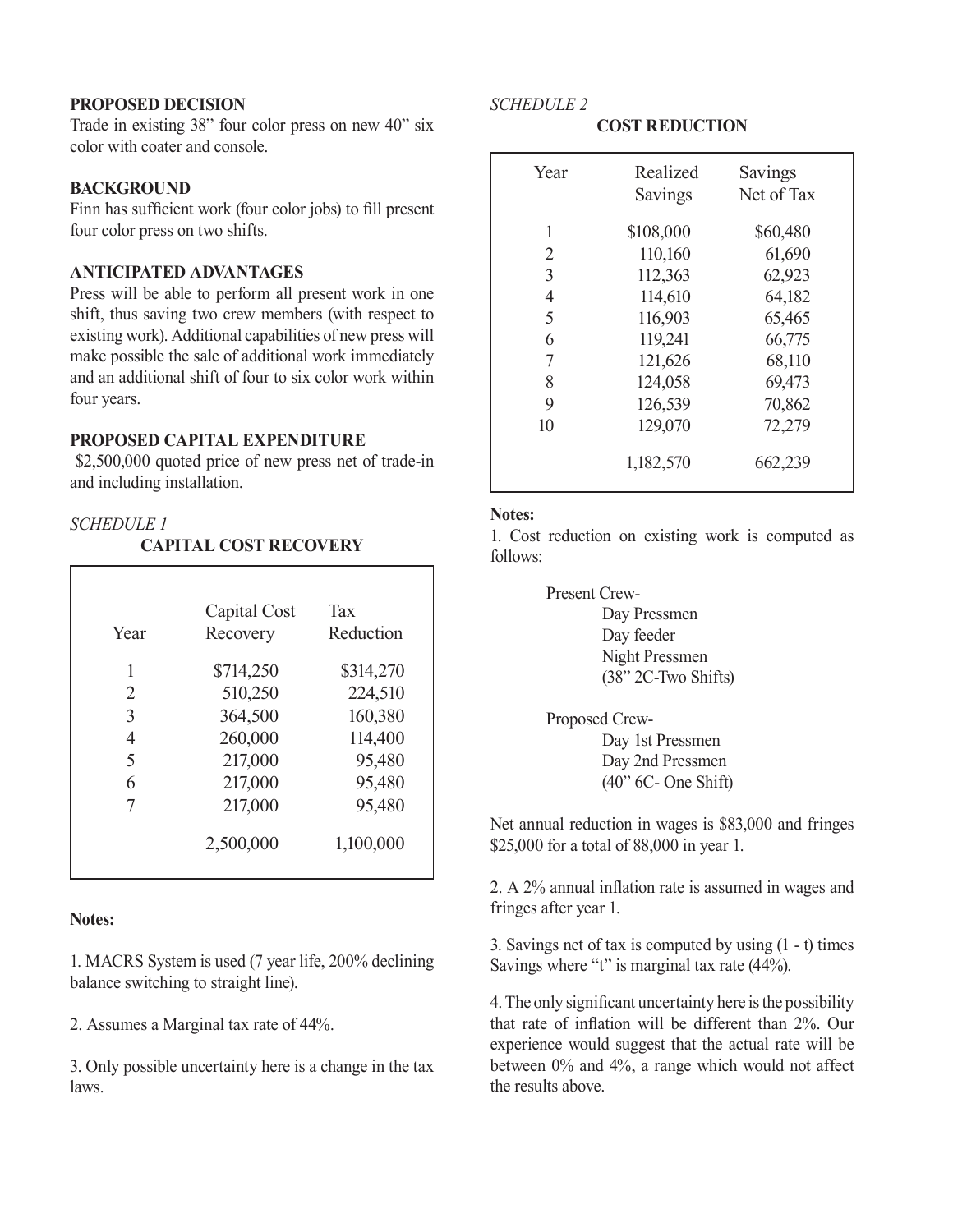#### **CONTRIBUTION TO OVERHEAD AND PROFIT**

| Year           | Marginal<br><b>Hour Cost</b> | Price<br>Per Hour | Contribution<br>Per Hour |
|----------------|------------------------------|-------------------|--------------------------|
| 1              | \$150                        | \$500             | \$350                    |
| 2              | 153                          | 500               | 347                      |
| 3              | 156                          | 500               | 344                      |
| $\overline{4}$ | 159                          | 500               | 341                      |
| 5              | 162                          | 500               | 338                      |
| 6              | 165                          | 500               | 335                      |
| 7              | 168                          | 500               | 332                      |
| 8              | 171                          | 500               | 329                      |
| 9              | 174                          | 500               | 326                      |
| 10             | 177                          | 500               | 323                      |
|                |                              |                   |                          |

#### **Notes:**

1. Out-of-pocket hour costs include employee wages and directly consumable operating supplies. Selling price per hour is that perceived by the management to be prevailing in the market for the output of similar equipment. Both are evaluated as of Year 1.

2. A 2% inflation rate is assumed for out-of-pocket costs consistent with that of Schedule 4. A 0% increase rate is for the selling rate to reflect the inability to pass on all cost increase in later years because of the presence of newer equipment in the market.

3. The only uncertainty here is the assumption about inflation, but it might be noted that changes will tend to cancel themselves out as the schedule seeks the net of costs and prices.

# *SCHEDULE 4*

#### **Notes:**

1. The net of tax column is again computed by the use of  $(1 - t)$  or 56%.

2. The Additional Hours column shows the annual hours of new presswork coming to the firm as a result of the purchase of the press.

3. The uncertainty to be considered here is the principal uncertainty of the whole analysis, the additional volume assumption. The pre-diction should be supported with as much detail as possible, for example specific customers and jobs that would make up the total.

# **ANNUAL CONTRIBUTION TO OVERHEAD AND PROFIT**

| Year           | Additional<br>Hours | Contribution<br>Per Hour | Annual<br>Contribution | Contribution<br>Net of Tax |
|----------------|---------------------|--------------------------|------------------------|----------------------------|
| 1              | 600                 | \$350                    | \$210,000              | \$117,600                  |
| $\overline{2}$ | 800                 | 347                      | 277,600                | 155,456                    |
| 3              | 1,000               | 344                      | 344,000                | 192,640                    |
| 4              | 1,200               | 341                      | 409,200                | 229,152                    |
| 5              | 1,400               | 338                      | 473,200                | 264,992                    |
| 6              | 1,500               | 335                      | 502,500                | 281,400                    |
| 7              | 1,500               | 332                      | 498,000                | 278,880                    |
| 8              | 1,600               | 329                      | 526,400                | 294,784                    |
| 9              | 1,800               | 326                      | 586,800                | 328,608                    |
| 10             | 1,900               | 323                      | 613,700                | 343,672                    |
|                |                     |                          | 4,441,400              | 2,487,184                  |